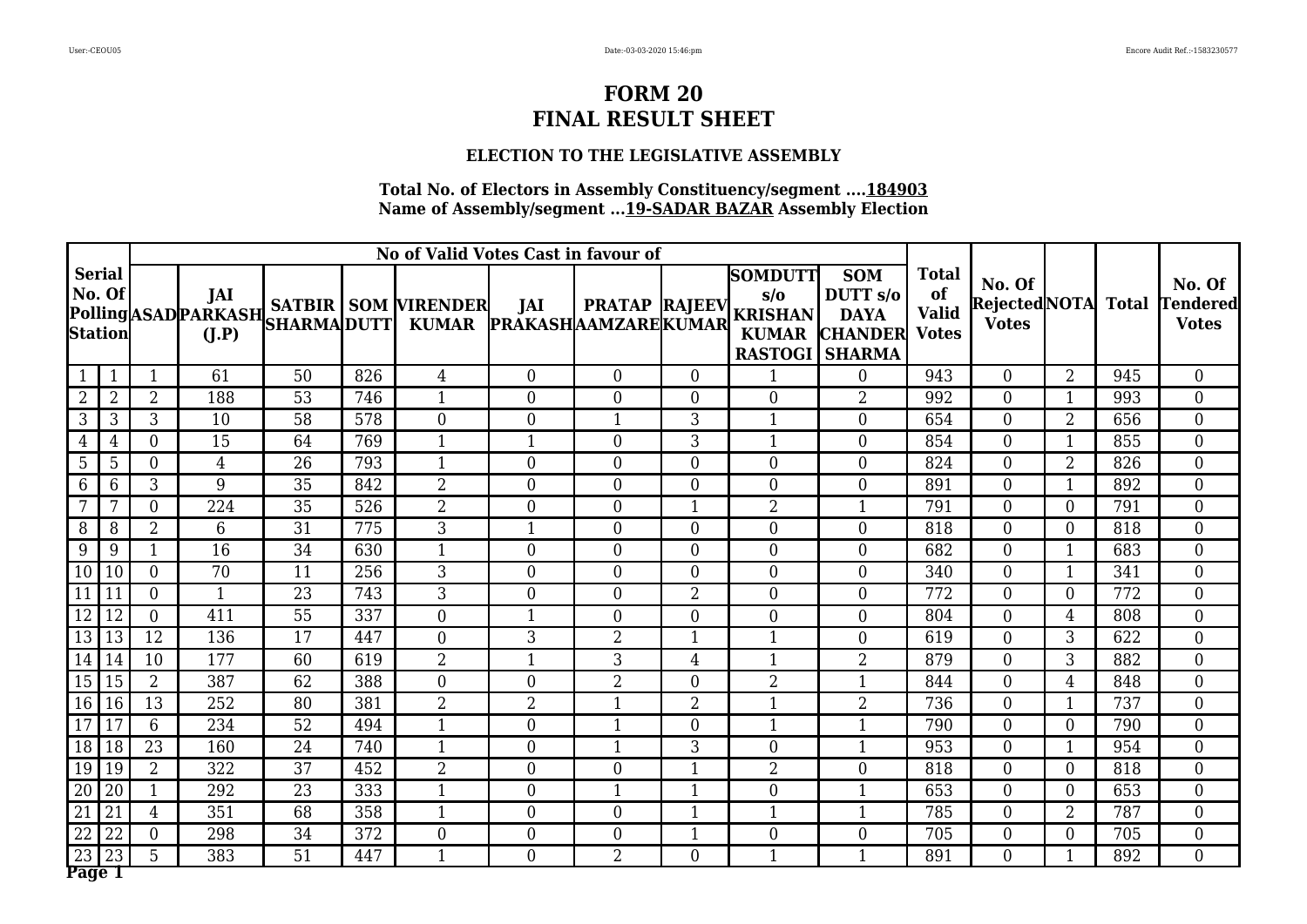#### **ELECTION TO THE LEGISLATIVE ASSEMBLY**

|                                    |                |              |    |     | No of Valid Votes Cast in favour of             |                                   |                      |                |                                                                                           |                                                                    |                                                    |                                              |                |      |                                           |
|------------------------------------|----------------|--------------|----|-----|-------------------------------------------------|-----------------------------------|----------------------|----------------|-------------------------------------------------------------------------------------------|--------------------------------------------------------------------|----------------------------------------------------|----------------------------------------------|----------------|------|-------------------------------------------|
| <b>Serial</b><br>No. Of<br>Station |                | JAI<br>(I.P) |    |     | <b>Polling</b> ASAD PARKASH SATBIR SOM VIRENDER | JAI<br><b>PRAKASHAAMZAREKUMAR</b> | <b>PRATAP RAJEEV</b> |                | <b>SOMDUTT</b><br>$s/\sigma$<br><b>KRISHAN</b><br><b>KUMAR</b><br><b>RASTOGI   SHARMA</b> | <b>SOM</b><br>DUTT <sub>s/o</sub><br><b>DAYA</b><br><b>CHANDER</b> | <b>Total</b><br>of<br><b>Valid</b><br><b>Votes</b> | No. Of<br>RejectedNOTA Total<br><b>Votes</b> |                |      | No. Of<br><b>Tendered</b><br><b>Votes</b> |
| $24\overline{24}$                  | $\overline{4}$ | 194          | 35 | 332 | 3                                               | $\overline{0}$                    | 1                    | $\mathbf{1}$   | $\boldsymbol{0}$                                                                          | $\mathbf{1}$                                                       | 571                                                | $\overline{0}$                               | $\mathbf 1$    | 572  | $\overline{0}$                            |
| 25<br>25                           | 9              | 261          | 83 | 621 | $\mathbf{1}$                                    | $\mathbf{1}$                      | 1                    | $\overline{2}$ | $\overline{0}$                                                                            | $\overline{2}$                                                     | 981                                                | $\overline{0}$                               | $\overline{0}$ | 981  | $\overline{0}$                            |
| $\overline{26}$<br>26              | $\overline{0}$ | 277          | 42 | 205 | $\overline{0}$                                  | $\overline{0}$                    | $\overline{0}$       | $\overline{0}$ | $\overline{0}$                                                                            | $\mathbf{1}$                                                       | 525                                                | $\overline{0}$                               | $\overline{2}$ | 527  | $\overline{0}$                            |
| 27<br>27                           |                | 335          | 63 | 269 | $\theta$                                        | $\theta$                          | $\overline{0}$       | $\overline{0}$ | $\overline{0}$                                                                            | $\overline{2}$                                                     | 670                                                | $\overline{0}$                               | 1              | 671  | $\overline{0}$                            |
| $\overline{28}$<br>28              |                | 456          | 60 | 401 | $\overline{2}$                                  | $\overline{2}$                    | $\overline{0}$       | $\overline{0}$ | $\mathbf{1}$                                                                              | $\mathbf{1}$                                                       | 924                                                | $\overline{0}$                               | 3              | 927  | $\overline{0}$                            |
| 29<br>29                           | $\overline{2}$ | 328          | 64 | 311 | $\theta$                                        | $\theta$                          | 1                    | $\overline{1}$ | $\overline{1}$                                                                            | $\theta$                                                           | 708                                                | $\overline{0}$                               | 6              | 714  | $\overline{0}$                            |
| $\overline{30}$<br>30              | $\overline{2}$ | 431          | 63 | 342 | $\theta$                                        | $\theta$                          | 1                    | 0              | 1                                                                                         | 1                                                                  | 841                                                | $\theta$                                     |                | 848  | $\overline{0}$                            |
| $\overline{31}$<br>31              | $\Omega$       | 435          | 68 | 435 | $\overline{0}$                                  | $\overline{0}$                    | $\overline{0}$       | $\mathbf{1}$   | $\overline{0}$                                                                            | $\mathbf{1}$                                                       | 940                                                | $\overline{0}$                               | 3              | 943  | $\overline{0}$                            |
| $\overline{32}$<br>32              |                | 297          | 45 | 245 | $\overline{0}$                                  | $\theta$                          | $\overline{0}$       | $\overline{1}$ | $\overline{0}$                                                                            | $\overline{0}$                                                     | 589                                                | $\overline{0}$                               | $\overline{2}$ | 591  | $\overline{0}$                            |
| 33<br>$\overline{33}$              | $\Omega$       | 355          | 66 | 494 | $\theta$                                        | $\theta$                          | 1                    | 1              | 0                                                                                         | $\theta$                                                           | 917                                                | $\overline{0}$                               | 8              | 925  | $\overline{0}$                            |
| 34<br>34                           |                | 283          | 60 | 262 | $\mathbf{1}$                                    | $\theta$                          |                      | 1              | 0                                                                                         | $\mathbf 1$                                                        | 610                                                | $\overline{0}$                               | 2              | 612  | $\overline{0}$                            |
| 35<br>35                           | $\overline{2}$ | 443          | 81 | 399 | $\overline{2}$                                  | $\mathbf{1}$                      | $\overline{0}$       | $\overline{0}$ | 1                                                                                         | $\overline{2}$                                                     | 931                                                | $\overline{0}$                               | 3              | 934  | $\overline{0}$                            |
| 36<br>36                           |                | 478          | 73 | 480 | 1                                               | $\overline{0}$                    | $\overline{0}$       | 1              | $\overline{0}$                                                                            | $\overline{0}$                                                     | 1034                                               | $\overline{0}$                               | $\overline{4}$ | 1038 | $\overline{0}$                            |
| $\overline{37}$<br>$\overline{37}$ |                | 449          | 54 | 316 | $\boldsymbol{0}$                                | $\overline{0}$                    | $\overline{0}$       | 1              | $\overline{0}$                                                                            | 1                                                                  | 822                                                | $\overline{0}$                               | -1             | 823  | $\overline{0}$                            |
| 38<br>38                           | $\overline{0}$ | 313          | 46 | 324 | $\overline{0}$                                  | $\overline{0}$                    | 1                    | $\overline{0}$ | $\overline{0}$                                                                            | $\overline{2}$                                                     | 686                                                | $\overline{0}$                               | $\overline{0}$ | 686  | $\overline{0}$                            |
| 39<br>39                           | 3              | 316          | 31 | 255 | $\overline{0}$                                  | $\overline{0}$                    | $\overline{0}$       | $\overline{0}$ | $\mathbf{1}$                                                                              | $\mathbf{1}$                                                       | 607                                                | $\overline{0}$                               | $\overline{4}$ | 611  | $\overline{0}$                            |
| 40<br>40                           |                | 320          | 81 | 301 | $\theta$                                        | $\theta$                          | $\mathbf{1}$         | $\overline{0}$ | $\overline{0}$                                                                            | $\theta$                                                           | 704                                                | $\overline{0}$                               | 3              | 707  | $\overline{0}$                            |
| 41<br>41                           |                | 293          | 32 | 206 | $\theta$                                        | $\overline{2}$                    | 1                    | 0              | $\mathbf{1}$                                                                              | $\mathbf{1}$                                                       | 537                                                | $\overline{0}$                               | $\overline{2}$ | 539  | $\overline{0}$                            |
| 42<br>42                           | $\overline{2}$ | 453          | 90 | 419 | $\overline{2}$                                  | $\theta$                          | 1                    | $\mathbf{1}$   | $\mathbf{1}$                                                                              | $\overline{0}$                                                     | 969                                                | $\overline{0}$                               | 4              | 973  | $\overline{0}$                            |
| 43<br>43                           | $\overline{2}$ | 343          | 62 | 337 | $\overline{0}$                                  | $\mathbf{1}$                      | 1                    | 1              | $\overline{0}$                                                                            | 1                                                                  | 748                                                | $\overline{0}$                               | 5              | 753  | $\overline{0}$                            |
| 44<br>44                           |                | 433          | 65 | 358 | 3                                               | $\theta$                          | $\overline{0}$       |                | 0                                                                                         | $\mathbf{1}$                                                       | 862                                                | $\overline{0}$                               | $\mathbf 1$    | 863  | $\overline{0}$                            |
| 45<br>45                           |                | 322          | 36 | 409 | $\boldsymbol{0}$                                | $\overline{0}$                    | $\overline{0}$       | 0              |                                                                                           | $\mathbf{0}$                                                       | 769                                                | $\overline{0}$                               | 4              | 773  | $\overline{0}$                            |
| 46<br>46<br>Page 2                 | $\overline{2}$ | 368          | 68 | 559 | $\theta$                                        | $\mathbf{1}$                      | $\overline{0}$       | $\mathbf{1}$   | 1                                                                                         | $\theta$                                                           | 1000                                               | $\overline{0}$                               | $\overline{4}$ | 1004 | $\overline{0}$                            |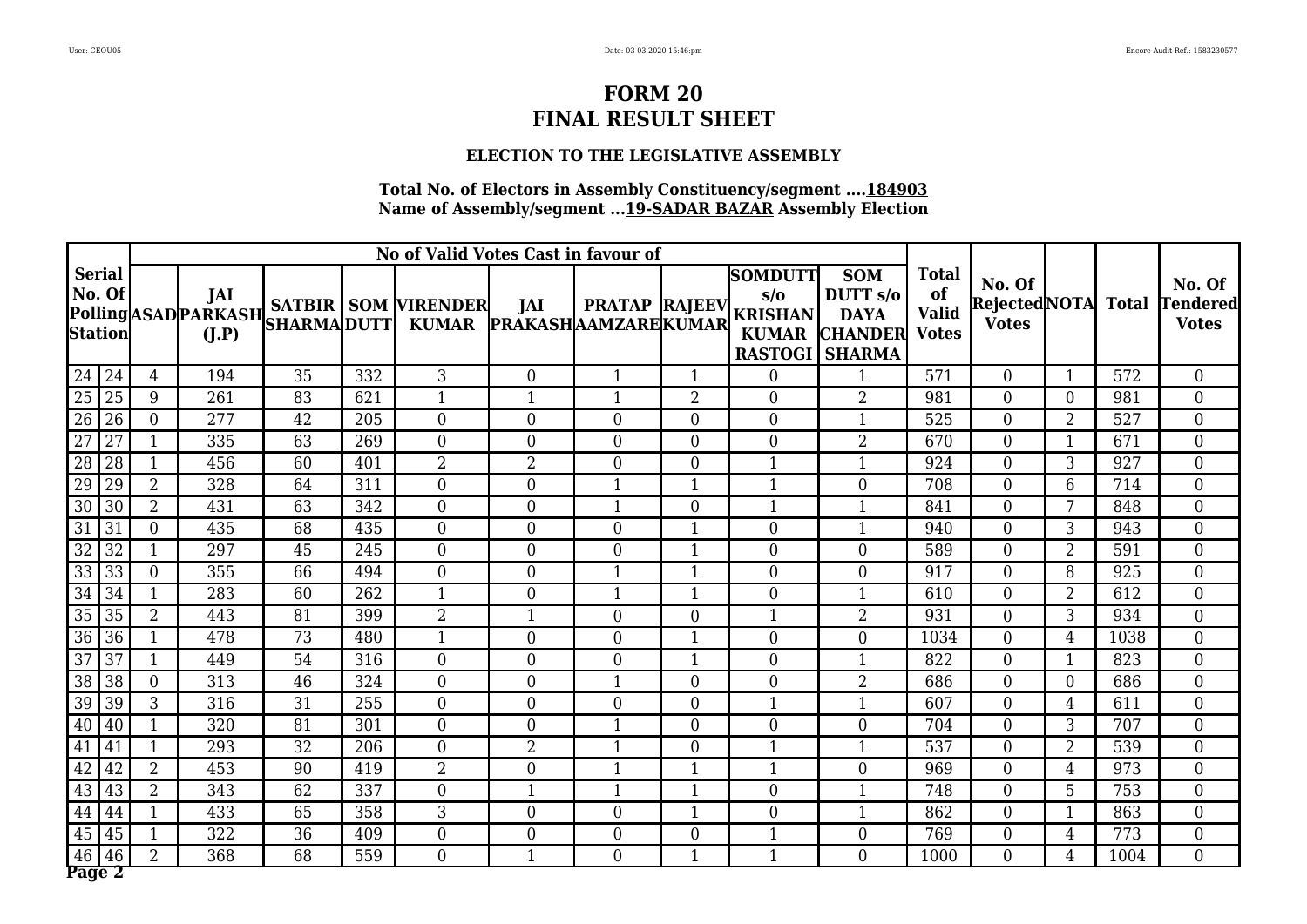#### **ELECTION TO THE LEGISLATIVE ASSEMBLY**

|                 |                                           |                |              |    | No of Valid Votes Cast in favour of |                                                 |                                  |                      |                |                                                                                           |                                                                    |                                                    |                                              |                |      |                                           |
|-----------------|-------------------------------------------|----------------|--------------|----|-------------------------------------|-------------------------------------------------|----------------------------------|----------------------|----------------|-------------------------------------------------------------------------------------------|--------------------------------------------------------------------|----------------------------------------------------|----------------------------------------------|----------------|------|-------------------------------------------|
|                 | <b>Serial</b><br>No. Of<br><b>Station</b> |                | JAI<br>(I.P) |    |                                     | <b>Polling</b> ASAD PARKASH SATBIR SOM VIRENDER | JAI<br>KUMAR PRAKASHAAMZAREKUMAR | <b>PRATAP RAJEEV</b> |                | <b>SOMDUTT</b><br>$s/\sigma$<br><b>KRISHAN</b><br><b>KUMAR</b><br><b>RASTOGI   SHARMA</b> | <b>SOM</b><br>DUTT <sub>s/o</sub><br><b>DAYA</b><br><b>CHANDER</b> | <b>Total</b><br>of<br><b>Valid</b><br><b>Votes</b> | No. Of<br>RejectedNOTA Total<br><b>Votes</b> |                |      | No. Of<br><b>Tendered</b><br><b>Votes</b> |
| 47              | 47                                        | $\overline{4}$ | 434          | 55 | 505                                 | $\overline{0}$                                  | $\overline{0}$                   | $\overline{0}$       | $\mathbf{1}$   | $\boldsymbol{0}$                                                                          | $\mathbf{1}$                                                       | 1000                                               | $\overline{0}$                               | 3              | 1003 | $\overline{0}$                            |
| 48              | 48                                        |                | 420          | 32 | 477                                 | 3                                               | $\boldsymbol{0}$                 | $\overline{0}$       | $\mathbf{1}$   | $\mathbf{1}$                                                                              | $\overline{0}$                                                     | 935                                                | $\overline{0}$                               | 5              | 940  | $\overline{0}$                            |
| 49              | 49                                        |                | 210          | 28 | 280                                 | $\overline{0}$                                  | $\overline{0}$                   | $\mathbf{1}$         | $\overline{2}$ | $\overline{0}$                                                                            | $\overline{0}$                                                     | 522                                                | $\overline{0}$                               | 3              | 525  | $\overline{0}$                            |
| $\overline{50}$ | 50                                        | $\overline{2}$ | 205          | 20 | 353                                 | $\overline{0}$                                  | $\overline{0}$                   | $\mathbf{1}$         | $\overline{0}$ | $\overline{0}$                                                                            | $\overline{0}$                                                     | 581                                                | $\overline{0}$                               | $\overline{3}$ | 584  | $\overline{0}$                            |
| $\overline{51}$ | 51                                        | 3              | 411          | 51 | 457                                 | $\overline{0}$                                  | $\overline{0}$                   | $\boldsymbol{0}$     | $\mathbf{1}$   | $\overline{0}$                                                                            | $\mathbf{1}$                                                       | 924                                                | $\overline{0}$                               | 4              | 928  | $\overline{0}$                            |
| 52              | 52                                        | 3              | 278          | 50 | 330                                 | $\mathbf{1}$                                    | $\mathbf{1}$                     | $\mathbf{1}$         | $\overline{2}$ | $\overline{0}$                                                                            | $\mathbf{1}$                                                       | 667                                                | $\theta$                                     | $5\phantom{.}$ | 672  | $\overline{0}$                            |
| $\overline{53}$ | 53                                        | $\Omega$       | 214          | 42 | 246                                 | $\theta$                                        | $\mathbf{1}$                     | 1                    | 1              | 0                                                                                         | $\theta$                                                           | 505                                                | $\overline{0}$                               |                | 506  | $\overline{0}$                            |
| 54              | 54                                        | $\theta$       | 274          | 31 | 294                                 | $\theta$                                        | $\overline{0}$                   | $\overline{0}$       | $\overline{0}$ | $\overline{0}$                                                                            | $\overline{0}$                                                     | 599                                                | $\overline{0}$                               | 5              | 604  | $\overline{0}$                            |
| 55              | 55                                        | $\theta$       | 292          | 36 | 245                                 | $\theta$                                        | $\overline{0}$                   | $\overline{0}$       | $\overline{0}$ | $\overline{0}$                                                                            | $\mathbf{1}$                                                       | 574                                                | $\overline{0}$                               | 3              | 577  | $\overline{0}$                            |
| $\overline{56}$ | $\overline{56}$                           | 4              | 358          | 91 | 549                                 | $\mathbf{1}$                                    | $\theta$                         | $\mathbf{1}$         | 1              | 0                                                                                         | $\theta$                                                           | 1005                                               | $\overline{0}$                               | $\overline{2}$ | 1007 | $\overline{0}$                            |
| $\overline{57}$ | 57                                        | 3              | 476          | 55 | 447                                 | 1                                               | $\overline{0}$                   | $\mathbf{1}$         | $\overline{0}$ | $\overline{0}$                                                                            | $\mathbf 1$                                                        | 984                                                | $\overline{0}$                               | -1             | 985  | $\overline{0}$                            |
| 58              | $\overline{58}$                           | $\overline{0}$ | 359          | 52 | 302                                 | $\mathbf{1}$                                    | $\overline{0}$                   | $\overline{0}$       | $\overline{2}$ | $\overline{0}$                                                                            | $\overline{0}$                                                     | 716                                                | $\overline{0}$                               | $\theta$       | 716  | $\overline{0}$                            |
| 59              | 59                                        | $\theta$       | 280          | 48 | 260                                 | $\overline{0}$                                  | $\overline{0}$                   | $\overline{0}$       | $\overline{0}$ | 1                                                                                         | $\overline{0}$                                                     | 589                                                | $\overline{0}$                               | 3              | 592  | $\overline{0}$                            |
| 60              | 60                                        | $\overline{0}$ | 259          | 59 | 287                                 | $\mathbf{1}$                                    | $\boldsymbol{0}$                 | $\overline{0}$       | $\overline{0}$ | -1                                                                                        | 1                                                                  | 608                                                | $\overline{0}$                               | 4              | 612  | $\overline{0}$                            |
| 61              | 61                                        | $\overline{2}$ | 298          | 36 | 254                                 | $\mathbf{1}$                                    | $\overline{0}$                   | $\overline{0}$       | $\mathbf{1}$   | $\overline{0}$                                                                            | $\boldsymbol{0}$                                                   | 592                                                | $\overline{0}$                               | $\overline{2}$ | 594  | $\overline{0}$                            |
| 62              | $\overline{62}$                           |                | 271          | 62 | 295                                 | $\overline{0}$                                  | $\overline{0}$                   | $\mathbf{1}$         | $\overline{0}$ | $\overline{0}$                                                                            | $\mathbf{1}$                                                       | 631                                                | $\overline{0}$                               | $\overline{2}$ | 633  | $\overline{0}$                            |
| 63              | 63                                        | $\theta$       | 233          | 48 | 246                                 | $\overline{2}$                                  | $\theta$                         | $\overline{0}$       | $\overline{0}$ | $\overline{0}$                                                                            | $\theta$                                                           | 529                                                | $\overline{0}$                               | $\overline{2}$ | 531  | $\overline{0}$                            |
| 64              | 64                                        | $\Omega$       | 365          | 54 | 447                                 | $\theta$                                        | $\theta$                         | $\overline{0}$       | $\mathbf{1}$   | 0                                                                                         | $\mathbf{1}$                                                       | 868                                                | $\overline{0}$                               | 3              | 871  | $\overline{0}$                            |
| 65              | 65                                        | $\theta$       | 404          | 45 | 460                                 | $\mathbf{1}$                                    | $\overline{0}$                   | $\mathbf{1}$         | $\overline{2}$ | $\overline{2}$                                                                            | $\mathbf{1}$                                                       | 916                                                | $\overline{0}$                               | 4              | 920  | $\overline{0}$                            |
| 66              | 66                                        |                | 451          | 81 | 456                                 | $\mathbf{1}$                                    | $\overline{0}$                   | $\overline{0}$       | 0              | $\mathbf{1}$                                                                              | $\overline{0}$                                                     | 991                                                | $\overline{0}$                               | 4              | 995  | $\overline{0}$                            |
| 67              | 67                                        | $\overline{2}$ | 479          | 95 | 462                                 | $\overline{2}$                                  | $\theta$                         | $\overline{0}$       | $\mathbf{1}$   |                                                                                           | 3                                                                  | 1045                                               | $\Omega$                                     | 3              | 1048 | $\overline{0}$                            |
| 68              | 68                                        | $\overline{2}$ | 452          | 96 | 406                                 | $\overline{0}$                                  | $\boldsymbol{0}$                 |                      | 0              |                                                                                           | $\mathbf{0}$                                                       | 958                                                | $\overline{0}$                               | 6              | 964  | $\overline{0}$                            |
| 69              | 69                                        | $\overline{2}$ | 379          | 56 | 456                                 | $\overline{2}$                                  | $\mathbf{1}$                     | $\mathbf{1}$         | $\mathbf{1}$   | $\overline{2}$                                                                            | $\theta$                                                           | 900                                                | $\overline{0}$                               | $\overline{2}$ | 902  | $\overline{0}$                            |
| Page 3          |                                           |                |              |    |                                     |                                                 |                                  |                      |                |                                                                                           |                                                                    |                                                    |                                              |                |      |                                           |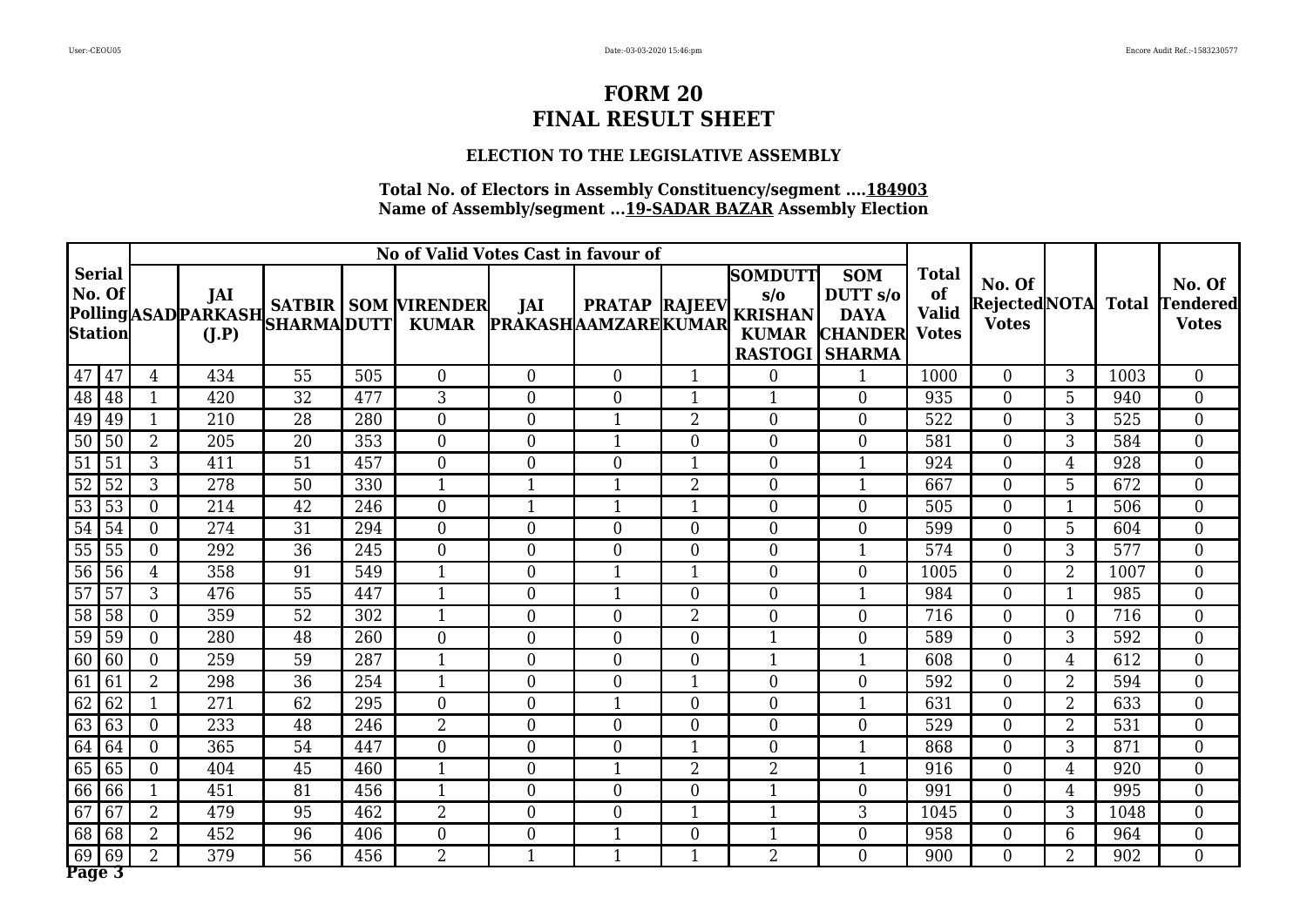#### **ELECTION TO THE LEGISLATIVE ASSEMBLY**

|                                           |                 | No of Valid Votes Cast in favour of<br><b>SOMDUTT</b> |              |     |     |                                                 |                                  |                      |                |                                                                         |                                                                    |                                                    |                                              |                |     |                                           |
|-------------------------------------------|-----------------|-------------------------------------------------------|--------------|-----|-----|-------------------------------------------------|----------------------------------|----------------------|----------------|-------------------------------------------------------------------------|--------------------------------------------------------------------|----------------------------------------------------|----------------------------------------------|----------------|-----|-------------------------------------------|
| <b>Serial</b><br>No. Of<br><b>Station</b> |                 |                                                       | JAI<br>(I.P) |     |     | <b>Polling</b> ASAD PARKASH SATBIR SOM VIRENDER | JAI<br>KUMAR PRAKASHAAMZAREKUMAR | <b>PRATAP RAJEEV</b> |                | $s/\sigma$<br><b>KRISHAN</b><br><b>KUMAR</b><br><b>RASTOGI   SHARMA</b> | <b>SOM</b><br>DUTT <sub>s/o</sub><br><b>DAYA</b><br><b>CHANDER</b> | <b>Total</b><br>of<br><b>Valid</b><br><b>Votes</b> | No. Of<br>RejectedNOTA Total<br><b>Votes</b> |                |     | No. Of<br><b>Tendered</b><br><b>Votes</b> |
| $\overline{70}$ 70                        |                 | 3                                                     | 180          | 44  | 301 | $\mathbf{1}$                                    | $\overline{0}$                   | $\mathbf{1}$         | $\overline{0}$ | $\boldsymbol{0}$                                                        | $\overline{0}$                                                     | 530                                                | $\overline{0}$                               | 2              | 532 | $\overline{0}$                            |
| 71                                        | 71              |                                                       | 368          | 115 | 433 | $\overline{2}$                                  | $\boldsymbol{0}$                 | $\overline{0}$       | $\overline{0}$ | $\overline{0}$                                                          | $\mathbf{1}$                                                       | 920                                                | $\overline{0}$                               | $\overline{2}$ | 922 | $\overline{0}$                            |
| $\overline{72}$                           | $\overline{72}$ |                                                       | 371          | 30  | 585 | $\overline{2}$                                  | $\overline{0}$                   | $\overline{0}$       | $\mathbf{1}$   | $\overline{0}$                                                          | $\overline{0}$                                                     | 990                                                | $\overline{0}$                               | $\mathbf{1}$   | 991 | $\overline{0}$                            |
| 73                                        | 73              | $\overline{4}$                                        | 259          | 193 | 477 | $\mathbf{1}$                                    | $\overline{0}$                   | $\mathbf{1}$         | $\overline{0}$ | $\mathbf{1}$                                                            | $\overline{0}$                                                     | 936                                                | $\overline{0}$                               | $\overline{4}$ | 940 | $\overline{0}$                            |
| 74                                        | 74              | 5                                                     | 316          | 132 | 435 | $\overline{0}$                                  | $\overline{2}$                   | $\boldsymbol{0}$     | $\mathbf{1}$   | $\overline{0}$                                                          | $\overline{0}$                                                     | 891                                                | $\overline{0}$                               | 5              | 896 | $\overline{0}$                            |
| 75                                        | 75              | $\mathbf{1}$                                          | 242          | 172 | 392 | 3                                               | $\theta$                         | $\Omega$             | $\Omega$       | $\overline{1}$                                                          | $\theta$                                                           | 811                                                | $\theta$                                     | $\Omega$       | 811 | $\overline{0}$                            |
| 76                                        | 76              | $\Omega$                                              | 150          | 192 | 372 | $\theta$                                        | 3                                | $\overline{0}$       | $\overline{0}$ | 1                                                                       | $\theta$                                                           | 718                                                | $\overline{0}$                               |                | 719 | $\overline{0}$                            |
| 77                                        | 77              |                                                       | 429          | 125 | 325 | $\theta$                                        | $\mathbf{1}$                     | $\overline{2}$       | $\overline{0}$ | $\overline{0}$                                                          | $\overline{0}$                                                     | 883                                                | $\overline{0}$                               | 7              | 890 | $\overline{0}$                            |
| 78                                        | 78              | $\Omega$                                              | 524          | 135 | 227 | $\theta$                                        | $\mathbf{1}$                     | $\overline{0}$       | 1              | $\overline{0}$                                                          | $\mathbf{1}$                                                       | 889                                                | $\overline{0}$                               | 8              | 897 | $\overline{0}$                            |
| 79                                        | 79              |                                                       | 191          | 54  | 341 | $\overline{2}$                                  | $\mathbf{1}$                     | $\overline{0}$       | $\mathbf{1}$   | $\overline{2}$                                                          | $\theta$                                                           | 593                                                | $\overline{0}$                               | $\theta$       | 593 | $\overline{0}$                            |
| $\overline{80}$                           | 80              | $\Omega$                                              | 261          | 41  | 250 | $\overline{0}$                                  | $\overline{0}$                   | $\mathbf{1}$         | $\overline{0}$ | $\overline{0}$                                                          | $\mathbf 1$                                                        | 554                                                | $\overline{0}$                               | 4              | 558 | $\overline{0}$                            |
| 81                                        | 81              | $\overline{0}$                                        | 130          | 19  | 156 | $\mathbf{1}$                                    | $\overline{0}$                   | 1                    | $\overline{0}$ | $\overline{0}$                                                          | $\overline{0}$                                                     | 307                                                | $\overline{0}$                               | $\theta$       | 307 | $\overline{0}$                            |
| 82                                        | 82              | 3                                                     | 243          | 46  | 290 | $\overline{0}$                                  | $\overline{0}$                   | $\overline{0}$       | $\overline{0}$ | 1                                                                       | $\overline{0}$                                                     | 583                                                | $\overline{0}$                               | $\overline{2}$ | 585 | $\overline{0}$                            |
| 83                                        | 83              | $\overline{2}$                                        | 103          | 18  | 95  | $\overline{0}$                                  | $\boldsymbol{0}$                 | $\overline{0}$       | $\overline{0}$ | -1                                                                      | $\overline{0}$                                                     | 219                                                | $\overline{0}$                               | $\Omega$       | 219 | $\overline{0}$                            |
| 84                                        | 84              | $\overline{2}$                                        | 150          | 52  | 162 | 3                                               | $\overline{0}$                   | $\overline{0}$       | $\overline{0}$ | $\overline{0}$                                                          | $\boldsymbol{0}$                                                   | 369                                                | $\overline{0}$                               | $\overline{0}$ | 369 | $\overline{0}$                            |
| 85                                        | 85              | $\overline{0}$                                        | 241          | 44  | 273 | $\mathbf{1}$                                    | $\overline{0}$                   | $\overline{0}$       | $\overline{0}$ | $\overline{0}$                                                          | $\mathbf{1}$                                                       | 560                                                | $\overline{0}$                               | 2              | 562 | $\overline{0}$                            |
| 86                                        | 86              | 4                                                     | 274          | 95  | 337 | $\mathbf{1}$                                    | $\theta$                         | $\overline{0}$       | $\overline{2}$ | $\mathbf{1}$                                                            | $\theta$                                                           | 714                                                | $\overline{0}$                               | 3              | 717 | $\overline{0}$                            |
| 87                                        | 87              |                                                       | 235          | 45  | 386 | $\theta$                                        | $\theta$                         | $\overline{0}$       | $\overline{0}$ | $\mathbf{1}$                                                            | $\overline{2}$                                                     | 670                                                | $\overline{0}$                               | $\mathbf 1$    | 671 | $\overline{0}$                            |
| 88                                        | 88              | 6                                                     | 216          | 41  | 452 | $\mathbf{1}$                                    | $\mathbf{1}$                     | $\mathbf{1}$         | $\overline{0}$ | 0                                                                       | $\overline{2}$                                                     | 720                                                | $\overline{0}$                               | 1              | 721 | $\overline{0}$                            |
| 89                                        | 89              | 10                                                    | 211          | 69  | 427 | $\overline{2}$                                  | $\overline{0}$                   | $\overline{0}$       | 0              | -1                                                                      | 3                                                                  | 723                                                | $\overline{0}$                               | 4              | 727 | $\overline{0}$                            |
| 90                                        | 90              | 3                                                     | 123          | 15  | 243 | $\theta$                                        | $\theta$                         | $\overline{0}$       | $\mathbf{1}$   |                                                                         | $\mathbf{1}$                                                       | 387                                                | $\overline{0}$                               | $\theta$       | 387 | $\overline{0}$                            |
| 91                                        | 91              | 7                                                     | 207          | 98  | 356 |                                                 | -1                               | $\overline{2}$       | 3              |                                                                         | $\mathbf 1$                                                        | 677                                                | $\overline{0}$                               | 5              | 682 | $\overline{0}$                            |
| 92                                        | 92              | $\theta$                                              | 273          | 73  | 363 | $\theta$                                        | $\theta$                         | $\overline{0}$       | $\Omega$       | 0                                                                       | $\theta$                                                           | 709                                                | $\overline{0}$                               | $\overline{2}$ | 711 | $\overline{0}$                            |
| Page 4                                    |                 |                                                       |              |     |     |                                                 |                                  |                      |                |                                                                         |                                                                    |                                                    |                                              |                |     |                                           |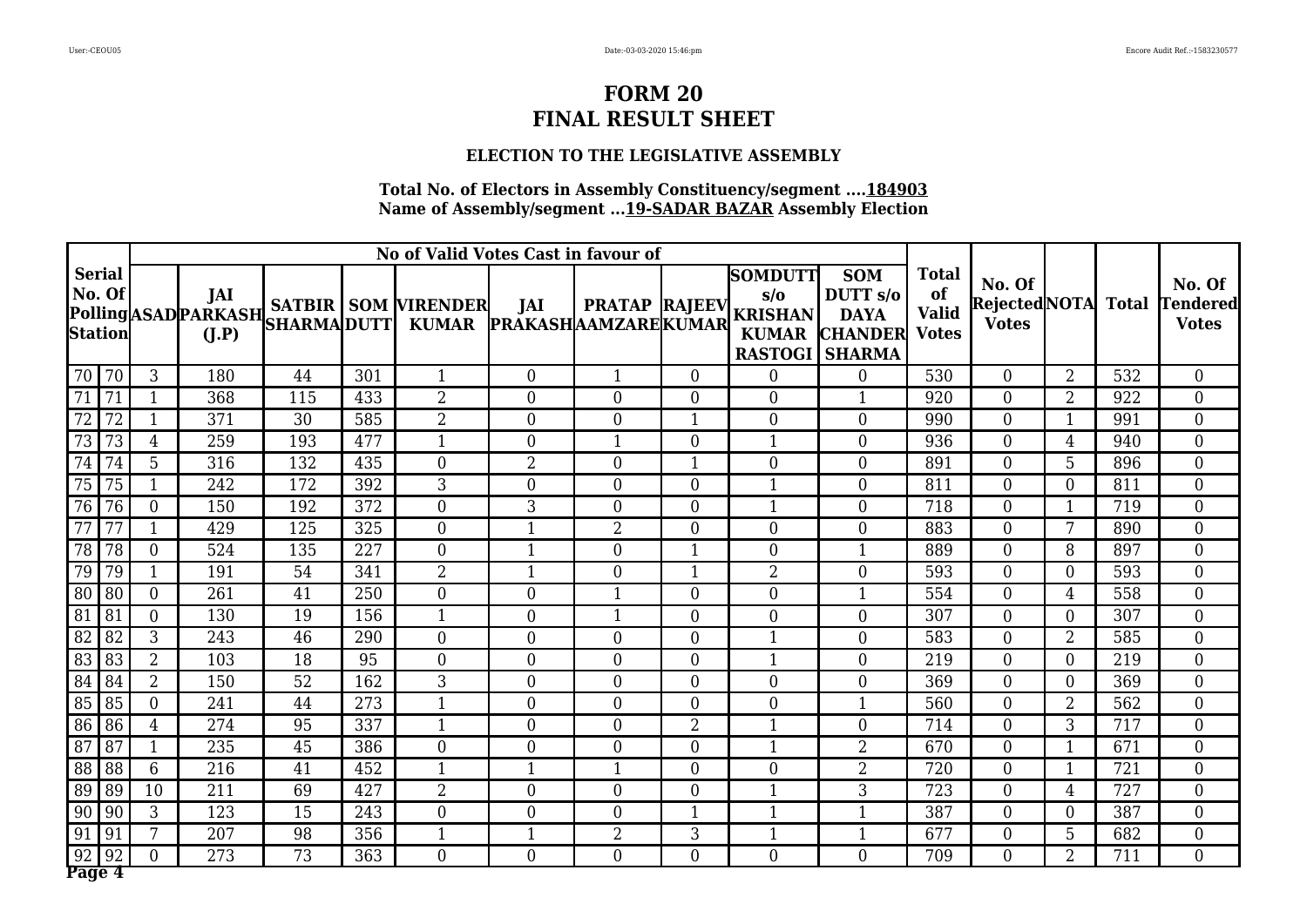#### **ELECTION TO THE LEGISLATIVE ASSEMBLY**

|                                    | No of Valid Votes Cast in favour of |              |     |     |                                                 |                                   |                      |                  |                                                                                    |                                                                    |                                                    |                                              |                |     |                                           |
|------------------------------------|-------------------------------------|--------------|-----|-----|-------------------------------------------------|-----------------------------------|----------------------|------------------|------------------------------------------------------------------------------------|--------------------------------------------------------------------|----------------------------------------------------|----------------------------------------------|----------------|-----|-------------------------------------------|
| <b>Serial</b><br>No. Of<br>Station |                                     | JAI<br>(I.P) |     |     | <b>Polling</b> ASAD PARKASH SATBIR SOM VIRENDER | JAI<br><b>PRAKASHAAMZAREKUMAR</b> | <b>PRATAP RAJEEV</b> |                  | <b>SOMDUTT</b><br>s/o<br><b>KRISHAN</b><br><b>KUMAR</b><br><b>RASTOGI   SHARMA</b> | <b>SOM</b><br>DUTT <sub>s/o</sub><br><b>DAYA</b><br><b>CHANDER</b> | <b>Total</b><br>of<br><b>Valid</b><br><b>Votes</b> | No. Of<br>RejectedNOTA Total<br><b>Votes</b> |                |     | No. Of<br><b>Tendered</b><br><b>Votes</b> |
| 93   93                            |                                     | 126          | 41  | 249 | $\mathbf{1}$                                    | $\theta$                          | $\overline{0}$       | $\overline{0}$   | $\overline{0}$                                                                     | $\mathbf 1$                                                        | 419                                                | $\overline{0}$                               | 2              | 421 | $\overline{0}$                            |
| 94<br> 94                          |                                     | 334          | 51  | 381 | $\overline{0}$                                  | $\overline{2}$                    | $\overline{0}$       | $\overline{0}$   | $\overline{0}$                                                                     | $\overline{4}$                                                     | 773                                                | $\overline{0}$                               | 1              | 774 | $\overline{0}$                            |
| 95<br>95                           | $\overline{2}$                      | 167          | 86  | 323 | $\overline{2}$                                  | $\overline{2}$                    | $\overline{0}$       | $\mathbf{1}$     | $\overline{2}$                                                                     | $\overline{0}$                                                     | 585                                                | $\overline{0}$                               | $\overline{0}$ | 585 | $\overline{0}$                            |
| 96<br>96                           | $\Omega$                            | 318          | 93  | 552 | $\mathbf{1}$                                    | $\mathbf{1}$                      | $\overline{0}$       | $\overline{0}$   | $\mathbf{1}$                                                                       | $\overline{0}$                                                     | 966                                                | $\overline{0}$                               | $\overline{2}$ | 968 | $\overline{0}$                            |
| 97<br>97                           | $\overline{2}$                      | 243          | 55  | 396 | $\overline{0}$                                  | $\theta$                          | $\overline{0}$       | $\overline{0}$   | 1                                                                                  | $\overline{0}$                                                     | 697                                                | $\overline{0}$                               | $\mathbf 1$    | 698 | $\overline{0}$                            |
| 98<br>98                           | $\overline{2}$                      | 242          | 70  | 369 | $\overline{0}$                                  | $\theta$                          | $\overline{2}$       | 26               | $\theta$                                                                           | $\mathbf{1}$                                                       | 712                                                | $\Omega$                                     | 3              | 715 | $\overline{0}$                            |
| 99<br>99                           | 3                                   | 277          | 91  | 279 | $\theta$                                        | $\theta$                          | $\theta$             |                  | $\mathbf{1}$                                                                       | $\mathbf 1$                                                        | 653                                                | $\Omega$                                     | $\overline{2}$ | 655 | $\overline{0}$                            |
| 100 100                            | $\theta$                            | 239          | 125 | 386 | $\mathbf{1}$                                    | $\theta$                          | $\theta$             | $\overline{0}$   | $\mathbf{1}$                                                                       | $\mathbf{1}$                                                       | 753                                                | $\Omega$                                     | $\Omega$       | 753 | $\overline{0}$                            |
| 101 101                            | 4                                   | 316          | 188 | 318 | 19                                              | $\overline{2}$                    | $\overline{0}$       | 1                | 3                                                                                  | $\overline{0}$                                                     | 851                                                | $\Omega$                                     | 4              | 855 | $\overline{0}$                            |
| 102 102                            | $\theta$                            | 135          | 69  | 303 | $\overline{0}$                                  | $\theta$                          | $\theta$             | $\theta$         | $\theta$                                                                           | $\mathbf{1}$                                                       | 508                                                | $\Omega$                                     | $\mathbf{1}$   | 509 | $\overline{0}$                            |
| 103103                             | 2                                   | 282          | 96  | 389 | $\overline{2}$                                  | $\theta$                          | 1                    | 3                | $\overline{0}$                                                                     | $\mathbf 1$                                                        | 776                                                | $\overline{0}$                               | $\overline{2}$ | 778 | $\overline{0}$                            |
| 104 104                            | $\theta$                            | 233          | 94  | 248 | $\overline{0}$                                  | $\overline{0}$                    | $\overline{0}$       |                  | $\overline{0}$                                                                     | $\boldsymbol{0}$                                                   | 576                                                | $\overline{0}$                               | 5              | 581 | $\overline{0}$                            |
| 105105                             | $\overline{2}$                      | 258          | 70  | 466 | $\overline{0}$                                  | $\overline{0}$                    | $\overline{0}$       |                  |                                                                                    | $\mathbf 1$                                                        | 799                                                | $\overline{0}$                               | 4              | 803 | $\overline{0}$                            |
| 106 106                            | $\overline{2}$                      | 335          | 185 | 321 | $\overline{0}$                                  | $\overline{0}$                    | $\overline{0}$       | 1                | $\overline{0}$                                                                     | $\boldsymbol{0}$                                                   | 844                                                | $\overline{0}$                               | 4              | 848 | $\overline{0}$                            |
| 107107                             | $\theta$                            | 337          | 73  | 322 | $\overline{0}$                                  | $\mathbf{1}$                      | $\overline{0}$       | $\mathbf{1}$     | 1                                                                                  | $\boldsymbol{0}$                                                   | 735                                                | $\overline{0}$                               | 3              | 738 | $\overline{0}$                            |
| 108108                             | $\theta$                            | 93           | 50  | 152 | $\mathbf{1}$                                    | $\overline{0}$                    | $\overline{0}$       | $\overline{0}$   | $\mathbf{1}$                                                                       | $\overline{0}$                                                     | 297                                                | $\overline{0}$                               | 4              | 301 | $\overline{0}$                            |
| 109 109                            | 5                                   | 260          | 77  | 325 | $\mathbf{1}$                                    | $\mathbf{1}$                      | $\mathbf{1}$         | $\mathbf{1}$     | $\overline{2}$                                                                     | 3                                                                  | 676                                                | $\overline{0}$                               | $\overline{2}$ | 678 | $\overline{0}$                            |
| $\overline{11}0$ $110$             | 3                                   | 152          | 32  | 221 | $\mathbf{1}$                                    | 1                                 | $\Omega$             | $\overline{2}$   | $\overline{0}$                                                                     | $\theta$                                                           | 412                                                | $\Omega$                                     | 1              | 413 | $\overline{0}$                            |
| 111111                             | 3                                   | 271          | 66  | 390 | $\overline{0}$                                  | $\theta$                          | 1                    | 3                | $\theta$                                                                           | $\mathbf{1}$                                                       | 735                                                | $\Omega$                                     | $\overline{2}$ | 737 | $\overline{0}$                            |
| 112112                             | $\overline{2}$                      | 81           | 45  | 119 | $\mathbf 1$                                     | $\Omega$                          | $\Omega$             | $\overline{0}$   | $\Omega$                                                                           | $\overline{0}$                                                     | 248                                                | $\Omega$                                     | 0              | 248 | $\overline{0}$                            |
| 113113                             | 3                                   | 193          | 67  | 361 |                                                 | $\theta$                          | $\mathbf 1$          | 0                | $\overline{2}$                                                                     | $\theta$                                                           | 628                                                | $\Omega$                                     | 4              | 632 | $\overline{0}$                            |
| 114114                             | $\Omega$                            | 329          | 282 | 355 | $\overline{2}$                                  | $\overline{0}$                    | 1                    | $\boldsymbol{0}$ | $\overline{0}$                                                                     | $\overline{2}$                                                     | 971                                                | $\overline{0}$                               | 1              | 972 | $\overline{0}$                            |
| 115 115                            | 3                                   | 284          | 233 | 342 | $\mathbf 1$                                     | $\overline{2}$                    | $\theta$             | $\overline{0}$   |                                                                                    | $\theta$                                                           | 866                                                | $\overline{0}$                               | 4              | 870 | $\overline{0}$                            |
| Page 5                             |                                     |              |     |     |                                                 |                                   |                      |                  |                                                                                    |                                                                    |                                                    |                                              |                |     |                                           |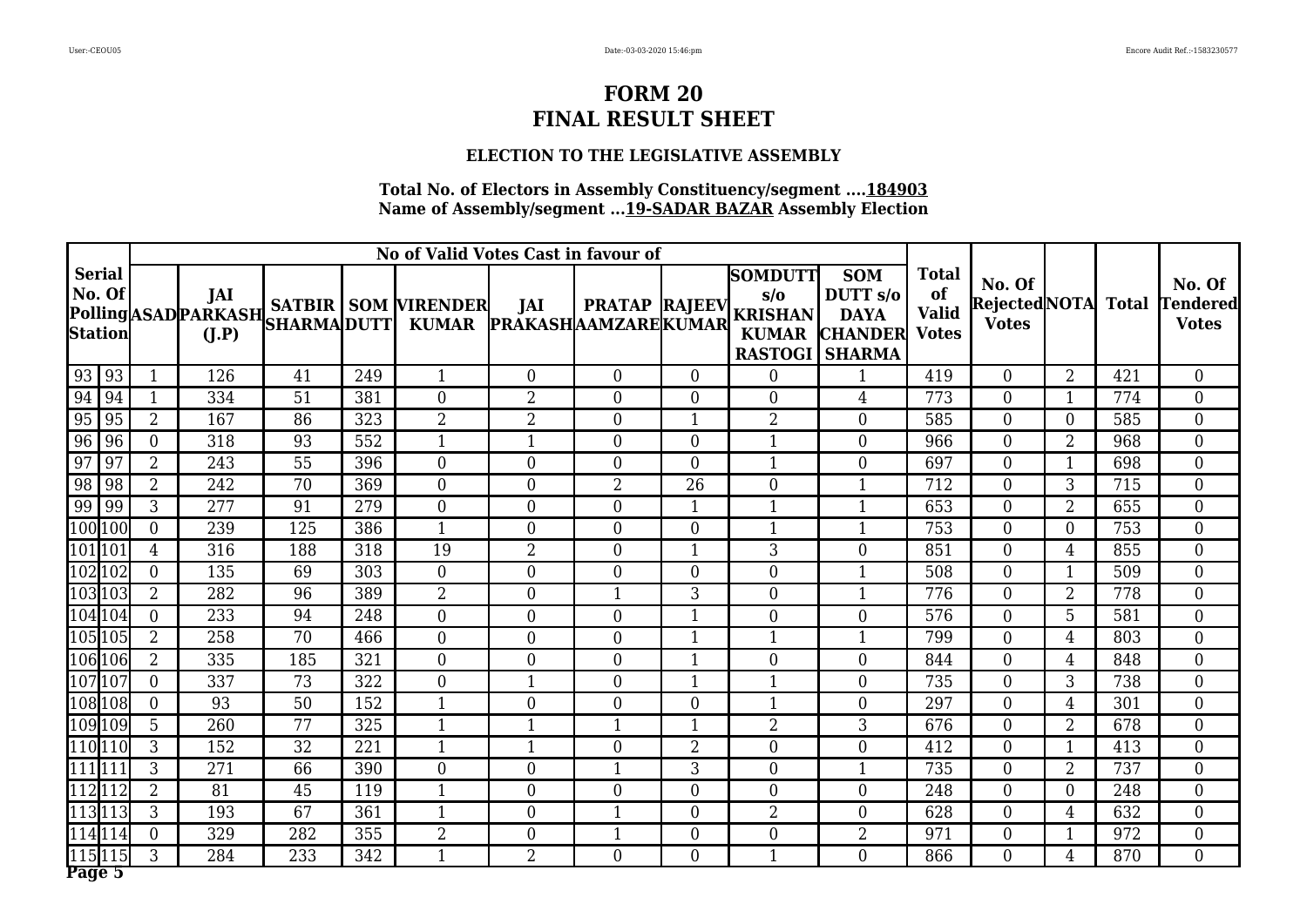### **ELECTION TO THE LEGISLATIVE ASSEMBLY**

|                                           | No of Valid Votes Cast in favour of<br><b>SOMDUTT</b> |              |                 |     |                                                 |                                  |                      |                |                                                                         |                                                                    |                                                    |                                              |                |     |                                           |
|-------------------------------------------|-------------------------------------------------------|--------------|-----------------|-----|-------------------------------------------------|----------------------------------|----------------------|----------------|-------------------------------------------------------------------------|--------------------------------------------------------------------|----------------------------------------------------|----------------------------------------------|----------------|-----|-------------------------------------------|
| <b>Serial</b><br>No. Of<br><b>Station</b> |                                                       | JAI<br>(I.P) |                 |     | <b>Polling</b> ASAD PARKASH SATBIR SOM VIRENDER | JAI<br>KUMAR PRAKASHAAMZAREKUMAR | <b>PRATAP RAJEEV</b> |                | $s/\sigma$<br><b>KRISHAN</b><br><b>KUMAR</b><br><b>RASTOGI   SHARMA</b> | <b>SOM</b><br>DUTT <sub>s/o</sub><br><b>DAYA</b><br><b>CHANDER</b> | <b>Total</b><br>of<br><b>Valid</b><br><b>Votes</b> | No. Of<br>RejectedNOTA Total<br><b>Votes</b> |                |     | No. Of<br><b>Tendered</b><br><b>Votes</b> |
| 116 116                                   |                                                       | 229          | 138             | 359 | $\overline{2}$                                  | $\overline{0}$                   | $\overline{0}$       | $\Omega$       | $\boldsymbol{0}$                                                        | $\boldsymbol{0}$                                                   | 729                                                | $\overline{0}$                               | 4              | 733 | $\overline{0}$                            |
| 117117                                    |                                                       | 190          | 141             | 567 | 3                                               | $\overline{0}$                   | $\overline{0}$       | $\overline{0}$ | $\mathbf{1}$                                                            | $\overline{0}$                                                     | 903                                                | $\overline{0}$                               | 4              | 907 | $\overline{0}$                            |
| $\sqrt{118}118$                           |                                                       | 204          | 135             | 336 | $\overline{3}$                                  | $\overline{0}$                   | $\overline{0}$       | $\overline{0}$ | $\overline{0}$                                                          | $\mathbf{1}$                                                       | 680                                                | $\overline{0}$                               | 5              | 685 | $\overline{0}$                            |
| 119119                                    | 35                                                    | 184          | 11              | 266 | $\overline{4}$                                  | $\overline{0}$                   | $\overline{0}$       | $\mathbf{1}$   | $\overline{0}$                                                          | $\overline{4}$                                                     | 505                                                | $\overline{0}$                               | $\mathbf{1}$   | 506 | $\overline{0}$                            |
| 120 120                                   | 20                                                    | 81           | 48              | 195 | $\overline{0}$                                  | $\overline{0}$                   | $\overline{2}$       | $\overline{0}$ | $\overline{0}$                                                          | $\overline{0}$                                                     | 346                                                | $\overline{0}$                               | 1              | 347 | $\overline{0}$                            |
| 121121                                    | 65                                                    | 90           | 26              | 297 | $\theta$                                        | $\theta$                         | $\overline{0}$       | $\mathbf{1}$   | $\overline{0}$                                                          | $\theta$                                                           | 479                                                | $\theta$                                     | 4              | 483 | $\overline{0}$                            |
| 122122                                    | 48                                                    | 59           | 25              | 272 | $\mathbf{1}$                                    | $\theta$                         | $\overline{0}$       | 1              | 0                                                                       | $\theta$                                                           | 406                                                | $\overline{0}$                               | $\overline{2}$ | 408 | $\overline{0}$                            |
| 123123                                    | 37                                                    | 101          | 18              | 342 | $\mathbf{1}$                                    | $\mathbf{1}$                     | $\mathbf{1}$         | 4              | $\mathbf{1}$                                                            | $\overline{0}$                                                     | 506                                                | $\overline{0}$                               | $\Omega$       | 506 | $\overline{0}$                            |
| 124124                                    | 20                                                    | 83           | 12              | 289 | $\theta$                                        | $\overline{0}$                   | $\overline{2}$       | $\overline{2}$ | $\overline{0}$                                                          | $\overline{0}$                                                     | 408                                                | $\overline{0}$                               | $\overline{2}$ | 410 | $\overline{0}$                            |
| 125125                                    | 5                                                     | 191          | $\overline{28}$ | 253 | $\mathbf{1}$                                    | $\theta$                         | $\overline{0}$       | $\overline{0}$ | 0                                                                       | $\mathbf{1}$                                                       | 479                                                | $\overline{0}$                               | 3              | 482 | $\overline{0}$                            |
| 126126                                    | 6                                                     | 155          | 39              | 368 | $\overline{0}$                                  | 3                                | $\overline{0}$       | 2              | $\overline{2}$                                                          | $\overline{0}$                                                     | 575                                                | $\overline{0}$                               | 6              | 581 | $\overline{0}$                            |
| 127127                                    | 5                                                     | 425          | 97              | 420 | $\overline{2}$                                  | $\overline{2}$                   | $\overline{0}$       | $\overline{2}$ | 9                                                                       | 7                                                                  | 969                                                | $\overline{0}$                               | $\overline{2}$ | 971 | $\overline{0}$                            |
| 128 128                                   |                                                       | 436          | 47              | 378 | $\overline{4}$                                  | $\overline{0}$                   | $\overline{0}$       | $\overline{0}$ | $\overline{0}$                                                          | 1                                                                  | 867                                                | $\overline{0}$                               | $\overline{2}$ | 869 | $\overline{0}$                            |
| 129129                                    | 3                                                     | 60           | 35              | 682 | 3                                               | $\boldsymbol{0}$                 | $\overline{0}$       | $\overline{0}$ | $\overline{0}$                                                          | $\overline{0}$                                                     | 783                                                | $\overline{0}$                               | $\Omega$       | 783 | $\overline{0}$                            |
| 130130                                    |                                                       | 272          | 18              | 300 | $\overline{0}$                                  | $\overline{0}$                   | $\mathbf{1}$         | $\overline{0}$ | $\overline{0}$                                                          | $\overline{2}$                                                     | 594                                                | $\overline{0}$                               | $\overline{2}$ | 596 | $\overline{0}$                            |
| 131131                                    | $\overline{2}$                                        | 188          | 24              | 444 | $\overline{0}$                                  | $\overline{0}$                   | $\overline{0}$       | $\overline{0}$ | $\overline{0}$                                                          | 3                                                                  | 661                                                | $\overline{0}$                               | $\overline{2}$ | 663 | $\overline{0}$                            |
| 132132                                    | 3                                                     | 312          | 32              | 431 | $\theta$                                        | $\theta$                         | $\overline{0}$       | $\Omega$       | $\overline{0}$                                                          | $\theta$                                                           | 778                                                | $\overline{0}$                               | 3              | 781 | $\overline{0}$                            |
| 133133                                    |                                                       | 250          | 42              | 420 | $\overline{2}$                                  | $\theta$                         | $\overline{2}$       | -1             | $\overline{2}$                                                          | $\theta$                                                           | 720                                                | $\overline{0}$                               | 4              | 724 | $\overline{0}$                            |
| 134134                                    | $\theta$                                              | 158          | 55              | 228 | $\theta$                                        | $\mathbf{1}$                     | $\overline{0}$       | $\overline{0}$ | $\overline{0}$                                                          | $\mathbf{1}$                                                       | 443                                                | $\overline{0}$                               | 6              | 449 | $\overline{0}$                            |
| 135135                                    |                                                       | 217          | 27              | 336 | $\mathbf{1}$                                    | $\overline{0}$                   | $\overline{0}$       | 0              | $\overline{0}$                                                          | $\overline{0}$                                                     | 582                                                | $\overline{0}$                               |                | 583 | $\overline{0}$                            |
| 136 136                                   |                                                       | 326          | 35              | 228 | $\mathbf{1}$                                    | $\mathbf{1}$                     | $\overline{0}$       | $\overline{0}$ | 0                                                                       | $\overline{0}$                                                     | 592                                                | $\Omega$                                     | $\theta$       | 592 | $\overline{0}$                            |
| 137137                                    |                                                       | 438          | 41              | 332 | $\overline{2}$                                  | $\overline{0}$                   | $\mathbf 1$          | 0              | 2                                                                       | 5                                                                  | 822                                                | $\overline{0}$                               |                | 823 | $\overline{0}$                            |
| 138138<br>Page 6                          | $\theta$                                              | 176          | 36              | 197 | $\overline{0}$                                  | $\theta$                         | $\overline{0}$       | $\Omega$       | 1                                                                       | $\theta$                                                           | 410                                                | $\overline{0}$                               | $\overline{2}$ | 412 | $\overline{0}$                            |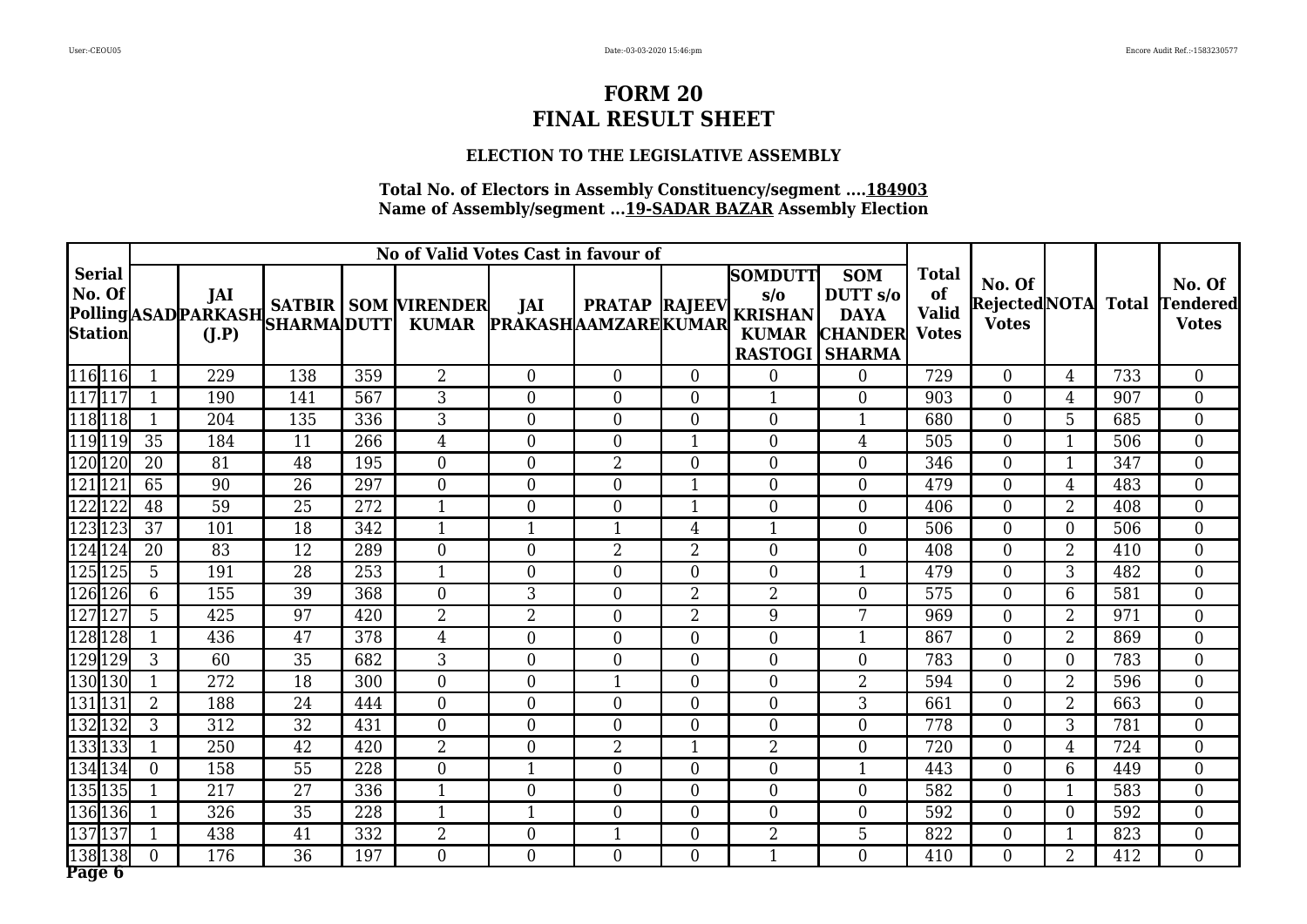#### **ELECTION TO THE LEGISLATIVE ASSEMBLY**

|                                           | No of Valid Votes Cast in favour of<br><b>SOMDUTT</b> |                |                 |     |                                                 |                                  |                      |                |                                                                         |                                                                    |                                                    |                                              |                |     |                                           |
|-------------------------------------------|-------------------------------------------------------|----------------|-----------------|-----|-------------------------------------------------|----------------------------------|----------------------|----------------|-------------------------------------------------------------------------|--------------------------------------------------------------------|----------------------------------------------------|----------------------------------------------|----------------|-----|-------------------------------------------|
| <b>Serial</b><br>No. Of<br><b>Station</b> |                                                       | JAI<br>(I.P)   |                 |     | <b>Polling</b> ASAD PARKASH SATBIR SOM VIRENDER | JAI<br>KUMAR PRAKASHAAMZAREKUMAR | <b>PRATAP RAJEEV</b> |                | $s/\sigma$<br><b>KRISHAN</b><br><b>KUMAR</b><br><b>RASTOGI   SHARMA</b> | <b>SOM</b><br>DUTT <sub>s/o</sub><br><b>DAYA</b><br><b>CHANDER</b> | <b>Total</b><br>of<br><b>Valid</b><br><b>Votes</b> | No. Of<br>RejectedNOTA Total<br><b>Votes</b> |                |     | No. Of<br><b>Tendered</b><br><b>Votes</b> |
| 139 139                                   |                                                       | 380            | $\overline{73}$ | 251 | $\overline{0}$                                  | $\overline{0}$                   | $\mathbf{1}$         | $\overline{0}$ | 0                                                                       | $\boldsymbol{0}$                                                   | 706                                                | $\overline{0}$                               | $\mathbf{1}$   | 707 | $\overline{0}$                            |
| 140 140                                   | $\overline{2}$                                        | 304            | 26              | 251 | $\mathbf{1}$                                    | $\boldsymbol{0}$                 | $\mathbf{1}$         | 0              | $\overline{0}$                                                          | $\overline{2}$                                                     | 587                                                | $\overline{0}$                               | $\mathbf{1}$   | 588 | $\overline{0}$                            |
| 141 141                                   | $\theta$                                              | 34             | 30              | 910 | $\overline{0}$                                  | $\overline{0}$                   | $\mathbf{1}$         | $\mathbf{1}$   | $\mathbf{1}$                                                            | $\overline{0}$                                                     | 977                                                | $\overline{0}$                               | $\overline{0}$ | 977 | $\overline{0}$                            |
| 142142                                    | $\theta$                                              | 20             | 40              | 890 | $\overline{4}$                                  | $\overline{0}$                   | $\overline{0}$       | $\overline{0}$ | $\overline{0}$                                                          | $\overline{0}$                                                     | 954                                                | $\overline{0}$                               | $\overline{0}$ | 954 | $\overline{0}$                            |
| 143 143                                   | $\Omega$                                              | 157            | 23              | 409 | $\mathbf{1}$                                    | $\overline{0}$                   | $\overline{0}$       | $\overline{0}$ | $\overline{0}$                                                          | $\overline{0}$                                                     | 590                                                | $\overline{0}$                               | 4              | 594 | $\overline{0}$                            |
| 144144                                    | $\Omega$                                              | 107            | 10              | 363 | $\theta$                                        | $\theta$                         | $\Omega$             | 0              | $\overline{2}$                                                          | $\theta$                                                           | 482                                                | $\theta$                                     | $\Omega$       | 482 | $\overline{0}$                            |
| 145145                                    | $\Omega$                                              | 30             | 16              | 616 | $\mathbf{1}$                                    | $\theta$                         | $\overline{0}$       | 2              | 0                                                                       | $\theta$                                                           | 665                                                | $\overline{0}$                               | -1             | 666 | $\overline{0}$                            |
| 146146                                    | $\overline{2}$                                        | 5              | 41              | 781 | $\overline{2}$                                  | $\overline{0}$                   | $\overline{0}$       | $\overline{0}$ | $\mathbf{1}$                                                            | $\overline{0}$                                                     | 832                                                | $\overline{0}$                               | $\theta$       | 832 | $\overline{0}$                            |
| 147147                                    | $\overline{2}$                                        | 132            | 22              | 418 | $\mathbf{1}$                                    | $\overline{0}$                   | $\overline{0}$       | $\overline{0}$ | $\mathbf{1}$                                                            | $\overline{0}$                                                     | 576                                                | $\overline{0}$                               | 5              | 581 | $\overline{0}$                            |
| 148148                                    | $\overline{2}$                                        | 437            | 24              | 205 | $\overline{0}$                                  | $\theta$                         | $\overline{0}$       | $\overline{0}$ | 0                                                                       | $\mathbf{1}$                                                       | 669                                                | $\overline{0}$                               | 5              | 674 | $\overline{0}$                            |
| 149149                                    |                                                       | 369            | 32              | 146 | $\overline{0}$                                  | $\overline{0}$                   | $\overline{0}$       | $\overline{0}$ | 0                                                                       | $\overline{0}$                                                     | 548                                                | $\overline{0}$                               | 5              | 553 | $\overline{0}$                            |
| 150150                                    | 3                                                     | 308            | 30              | 185 | $\overline{0}$                                  | $\mathbf{1}$                     | $\boldsymbol{0}$     | $\mathbf{1}$   | $\overline{2}$                                                          | $\overline{0}$                                                     | 530                                                | $\overline{0}$                               | 3              | 533 | $\overline{0}$                            |
| 151151                                    | $\Omega$                                              | 386            | 26              | 136 | $\overline{0}$                                  | $\overline{0}$                   | 2                    | $\overline{0}$ | $\overline{0}$                                                          | $\overline{0}$                                                     | 550                                                | $\overline{0}$                               | 3              | 553 | $\overline{0}$                            |
| 152152                                    | $\Omega$                                              | 270            | 24              | 190 | $\overline{0}$                                  | $\boldsymbol{0}$                 | $\overline{0}$       | $\overline{0}$ | $\overline{0}$                                                          | $\overline{0}$                                                     | 484                                                | $\overline{0}$                               | $\overline{2}$ | 486 | $\overline{0}$                            |
| 153 153                                   | $\overline{0}$                                        | 497            | 33              | 156 | $\overline{0}$                                  | $\overline{0}$                   | $\mathbf{1}$         | $\overline{0}$ | $\overline{0}$                                                          | $\mathbf{1}$                                                       | 688                                                | $\overline{0}$                               | 3              | 691 | $\overline{0}$                            |
| 154 154                                   | $\overline{2}$                                        | 239            | 10              | 80  | $\overline{0}$                                  | $\mathbf{1}$                     | $\overline{0}$       | $\overline{0}$ | $\overline{0}$                                                          | $\overline{0}$                                                     | 332                                                | $\overline{0}$                               | $\mathbf{1}$   | 333 | $\overline{0}$                            |
| 155155                                    | $\mathbf 1$                                           | 299            | 52              | 123 | $\theta$                                        | $\theta$                         | $\overline{0}$       | $\Omega$       | 3                                                                       | $\theta$                                                           | 478                                                | $\overline{0}$                               | 3              | 481 | $\overline{0}$                            |
| 156156                                    | $\Omega$                                              | 250            | 45              | 213 | $\theta$                                        | $\theta$                         | $\overline{0}$       | $\overline{0}$ | $\overline{0}$                                                          | $\mathbf{1}$                                                       | 509                                                | $\overline{0}$                               | -1             | 510 | $\overline{0}$                            |
| 157157                                    | $\theta$                                              | 180            | 19              | 249 | $\mathbf{1}$                                    | $\overline{0}$                   | $\mathbf{1}$         | $\overline{0}$ | 0                                                                       | $\overline{0}$                                                     | 450                                                | $\overline{0}$                               | $\Omega$       | 450 | $\overline{0}$                            |
| 158158                                    | $\overline{2}$                                        | 542            | 11              | 215 | $\Omega$                                        | $\overline{0}$                   | $\overline{0}$       | $\mathbf 1$    | $\overline{0}$                                                          | $\overline{0}$                                                     | 771                                                | $\overline{0}$                               | 0              | 771 | $\overline{0}$                            |
| 159159                                    | $\Omega$                                              | 140            | 22              | 467 | $\mathbf{1}$                                    | $\overline{0}$                   | $\overline{0}$       | $\overline{0}$ | 2                                                                       | $\theta$                                                           | 632                                                | $\overline{0}$                               | $\overline{2}$ | 634 | $\overline{0}$                            |
| 160 160                                   | $\Omega$                                              | 3              | 39              | 404 | $\overline{0}$                                  | $\overline{0}$                   | $\boldsymbol{0}$     | 0              |                                                                         | $\mathbf{0}$                                                       | 447                                                | $\overline{0}$                               |                | 448 | $\overline{0}$                            |
| 161161<br>Page 7                          | $\theta$                                              | $\overline{2}$ | 29              | 758 | $\overline{2}$                                  | $\theta$                         | $\overline{0}$       | $\Omega$       | 1                                                                       | $\theta$                                                           | 792                                                | $\overline{0}$                               | -1             | 793 | $\overline{0}$                            |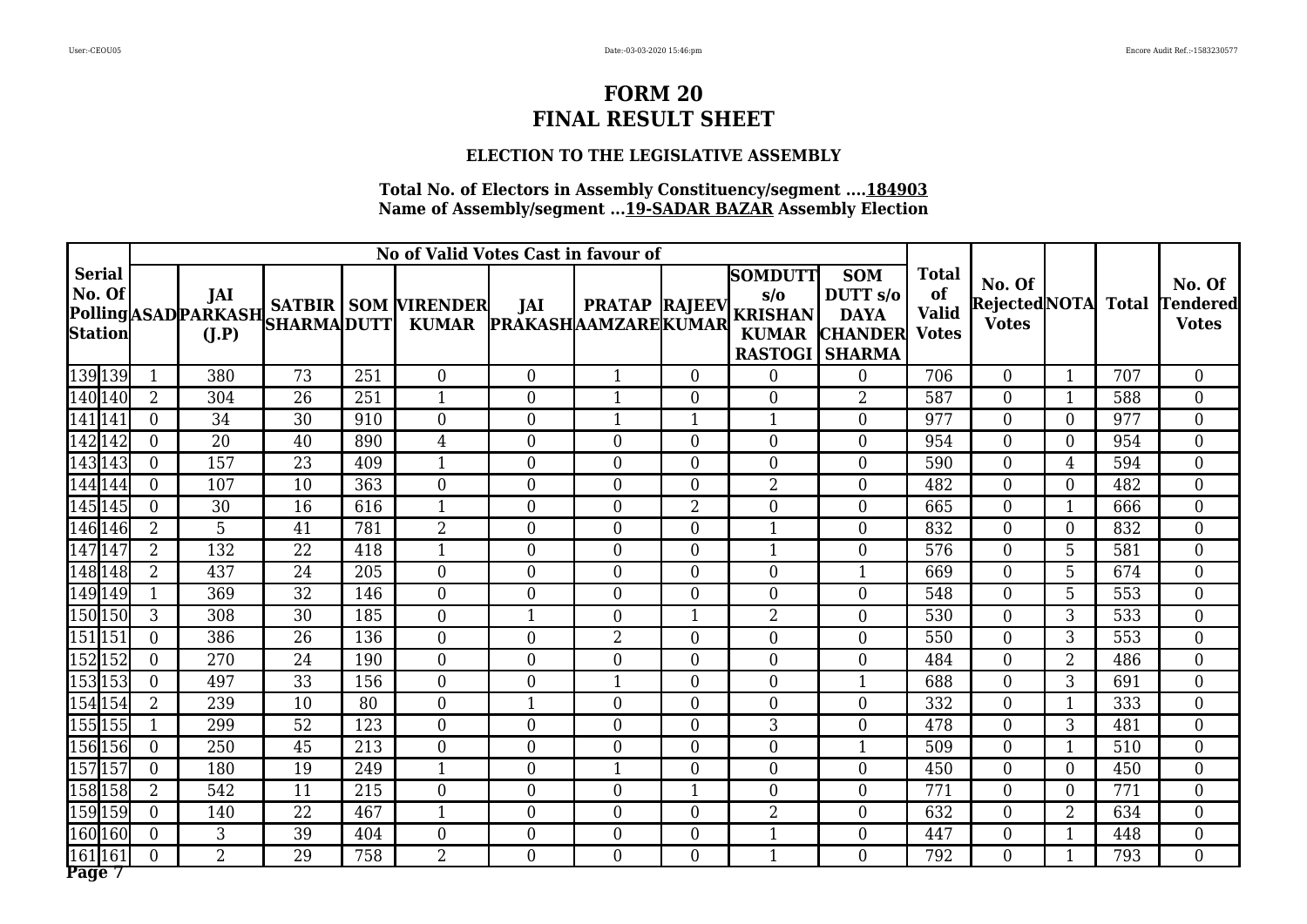### **ELECTION TO THE LEGISLATIVE ASSEMBLY**

|                                                  |                |                 |                    |       | No of Valid Votes Cast in favour of                      |                                   |                      |                  |                                                                                           |                                                                    |                                                    |                                               |                |            |                                    |
|--------------------------------------------------|----------------|-----------------|--------------------|-------|----------------------------------------------------------|-----------------------------------|----------------------|------------------|-------------------------------------------------------------------------------------------|--------------------------------------------------------------------|----------------------------------------------------|-----------------------------------------------|----------------|------------|------------------------------------|
| <b>Serial</b><br>No. Of<br><b>Station</b>        |                | JAI<br>(I.P)    | <b>SHARMA DUTT</b> |       | Polling ASAD PARKASH SATBIR SOM VIRENDER<br><b>KUMAR</b> | JAI<br><b>PRAKASHAAMZAREKUMAR</b> | <b>PRATAP RAJEEV</b> |                  | <b>SOMDUTT</b><br>$s/\sigma$<br><b>KRISHAN</b><br><b>KUMAR</b><br><b>RASTOGI   SHARMA</b> | <b>SOM</b><br>DUTT <sub>s/o</sub><br><b>DAYA</b><br><b>CHANDER</b> | <b>Total</b><br>of<br><b>Valid</b><br><b>Votes</b> | No. Of<br>Rejected NOTA Total<br><b>Votes</b> |                |            | No. Of<br>Tendered<br><b>Votes</b> |
| 162 162                                          | 3              | 32              | 61                 | 970   | $\Omega$                                                 | $\mathbf{1}$                      | $\Omega$             | $\theta$         | $\overline{0}$                                                                            | $\theta$                                                           | 1067                                               | $\overline{0}$                                | $\mathbf{1}$   | 1068       | $\overline{0}$                     |
| 163163                                           |                | 16              | 11                 | 722   | 3                                                        | $\overline{0}$                    | $\overline{0}$       | $\theta$         | $\overline{2}$                                                                            | $\overline{0}$                                                     | 755                                                | $\overline{0}$                                | 0              | 755        | $\overline{0}$                     |
| 164164                                           | $\overline{0}$ | $\overline{37}$ | 18                 | 694   | $\mathbf{1}$                                             | $\overline{2}$                    | 1                    | $\mathbf{1}$     | $\overline{0}$                                                                            | $\mathbf{0}$                                                       | 754                                                | $\overline{0}$                                | $\overline{0}$ | 754        | $\overline{0}$                     |
| 165 165                                          | $\overline{2}$ | 40              | 20                 | 780   | 3                                                        | $\theta$                          | 1                    | $\mathbf{1}$     | $\overline{0}$                                                                            | $\theta$                                                           | 847                                                | $\overline{0}$                                | $\mathbf{1}$   | 848        | $\overline{0}$                     |
| 166 166                                          | $\theta$       | 3               | 15                 | 275   | $\theta$                                                 | $\theta$                          | $\theta$             | $\theta$         | $\theta$                                                                                  | $\overline{0}$                                                     | 293                                                | $\Omega$                                      | 0              | 293        | $\overline{0}$                     |
| 167167                                           | 4              | 244             | 23                 | 317   | 3                                                        | $\overline{0}$                    | $\overline{0}$       | $\mathbf{1}$     | $\overline{0}$                                                                            | $\mathbf{1}$                                                       | 593                                                | $\overline{0}$                                | $\overline{2}$ | 595        | $\overline{0}$                     |
| 168 168                                          | $\overline{2}$ | 278             | 20                 | 274   | $\theta$                                                 | $\overline{0}$                    | $\mathbf{1}$         | $\overline{0}$   | $\overline{0}$                                                                            | $\mathbf{1}$                                                       | 576                                                | $\Omega$                                      | $\overline{0}$ | 576        | $\overline{0}$                     |
| 169 169                                          | 5              | 269             | 31                 | 295   | $\mathbf{1}$                                             | $\overline{0}$                    |                      |                  | $\theta$                                                                                  | 1                                                                  | 604                                                | $\overline{0}$                                | 3              | 607        | $\overline{0}$                     |
| 170170                                           | $\overline{2}$ | 232             | 35                 | 692   | $\overline{4}$                                           | $\boldsymbol{0}$                  | $\overline{0}$       | $\boldsymbol{0}$ | $\boldsymbol{0}$                                                                          | $\overline{0}$                                                     | 965                                                | $\boldsymbol{0}$                              | $\mathbf{1}$   | 966        | $\overline{0}$                     |
| 171 171                                          | $\theta$       | 409             | 78                 | 265   | $\mathbf{1}$                                             | $\overline{0}$                    | $\theta$             | $\overline{0}$   | $\theta$                                                                                  | $\theta$                                                           | 753                                                | $\overline{0}$                                | 2              | 755        | $\overline{0}$                     |
| 172172                                           | 4              | 106             | 13                 | 542   | $\overline{0}$                                           | $\overline{0}$                    | $\overline{2}$       | $\overline{2}$   | 3                                                                                         | $\overline{0}$                                                     | 672                                                | $\overline{0}$                                | 7              | 679        | $\overline{0}$                     |
| 173173                                           | 4              | 176             | 37                 | 1026  | $\overline{5}$                                           | $\overline{4}$                    | 10                   | $\overline{2}$   | 4                                                                                         | 3                                                                  | 1271                                               | $\overline{0}$                                | 7              | 1278       | $\overline{0}$                     |
| 174174                                           | 16             | 113             | 23                 | 637   | 5                                                        | $\theta$                          | 20                   | $\mathbf{1}$     | $\overline{4}$                                                                            | $\theta$                                                           | 819                                                | $\overline{0}$                                | 6              | 825        | $\overline{0}$                     |
| <b>Total</b><br><b>EVM</b><br><b>Votes</b>       | 573            | 43065           | 9833               | 68736 | 189                                                      | 59                                | 103                  | 134              | 108                                                                                       | <b>110</b>                                                         | 122910                                             | $\bf{0}$                                      |                | 405 123315 | $\bf{0}$                           |
| Total<br>Postal<br><b>Ballot</b><br><b>Votes</b> | $\mathbf{1}$   | 81              | 24                 | 54    | $\theta$                                                 | $\overline{0}$                    | $\Omega$             | $\theta$         | $\theta$                                                                                  | $\theta$                                                           | 160                                                | 46                                            | 3              | 209        | $\overline{0}$                     |
| <b>Total</b><br><b>Votes</b><br><b>Polled</b>    | 574            | 43146           | 9857               | 68790 | 189                                                      | 59                                | 103                  | 134              | 108                                                                                       | <b>110</b>                                                         | 123070                                             | 46                                            |                | 408 123524 | $\bf{0}$                           |